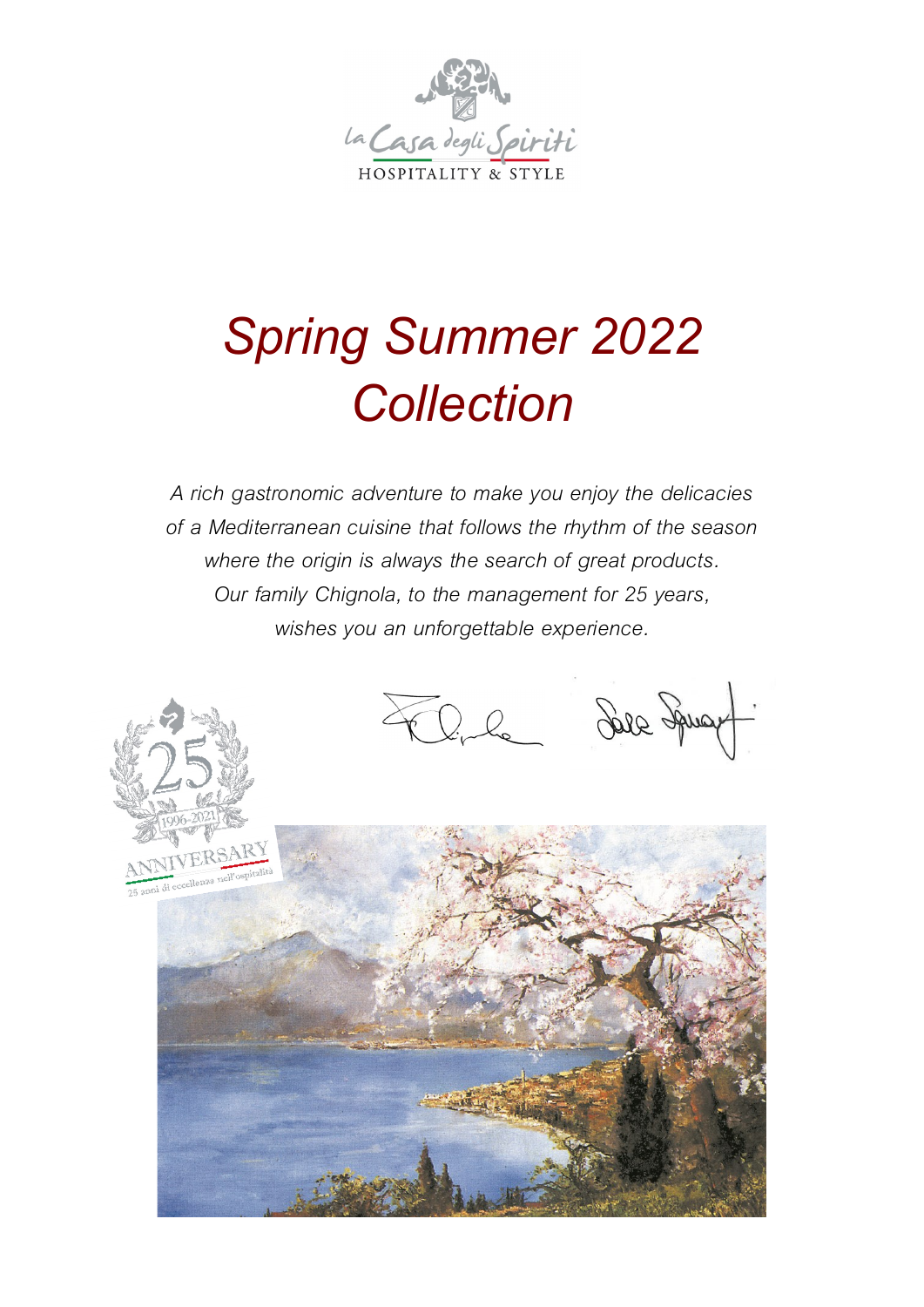

Extract

Un Territorio da Scoprire

**A walk between the Garda shores and the Baldo woods to discover the aromas and the fragrances of our land** 

The Sir Frederich's Welcome

White asparagus, Parmesan Zabaglione, veal sauce and hazelnut

Potato Gnocchi with Monte Veronese fondue and black truffle

Beef Fracosta, potato cream and Pioppini mushrooms in Passito aroma

#### Sweet moment

Apple Tarte Tatin, Calvados cream and goat's milk ice cream

Tasting Menu €90 per person

**The Menu will be served for the entire table** 

Wine pairing by our Sommelier at the additional value of  $\epsilon$  40 per person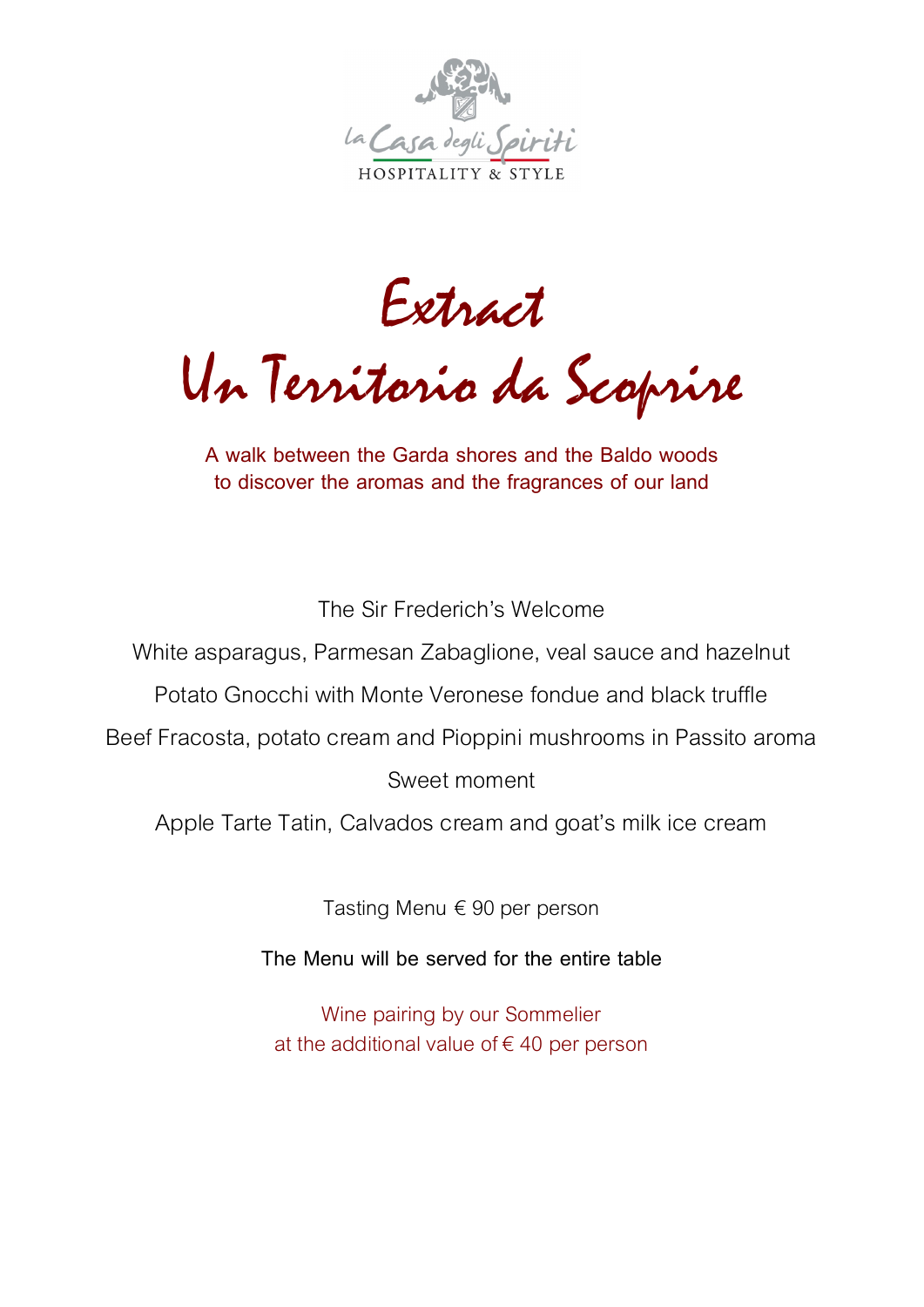

Un Territorio da Scoprire

**A walk between the Garda shores and the Baldo woods to discover the aromas and the fragrances of our land** 

> The Sir Frederich's Welcome Sardines in saòr

White asparagus, Parmesan Zabaglione, veal sauce and hazelnut

Potato Gnocchi with Monte Veronese fondue and black truffle

Risotto with herbs from Baldo with trout in gardesana style

Beef Fracosta, potato cream and Pioppini mushrooms in Passito aroma

Local cheese selection

Sweet moment

Puff pastry with Chantilly cream, raspberries and gianduia ice cream

Tasting Menu €140 per person

**The Menu will be served for the entire table** 

Wine pairing by our Sommelier at the additional value of  $\epsilon$  80 per person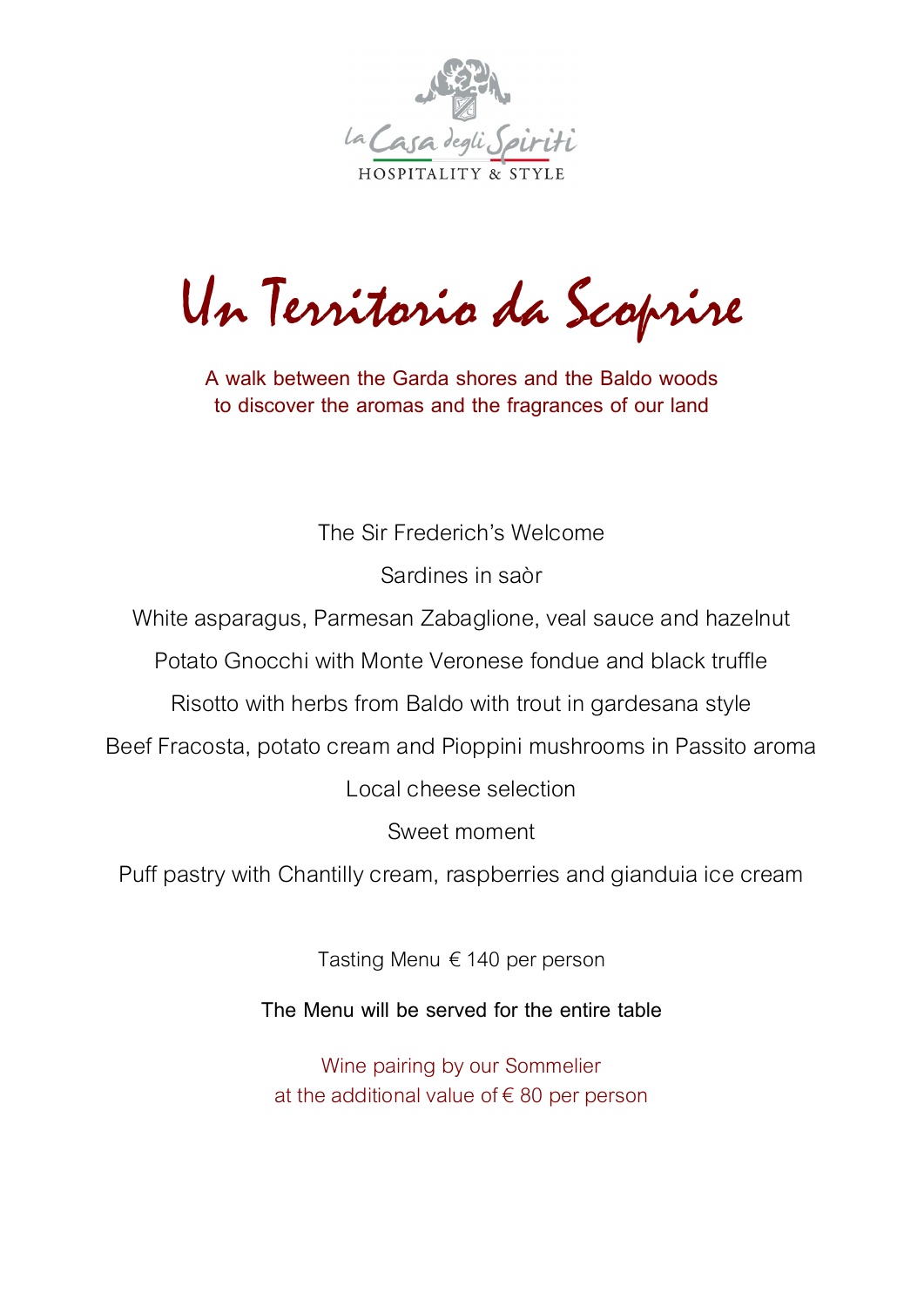

Extract

Il Sogno Mediterraneo

**A journey to discover the flavors of our Mediterranean sea to guide you in an all-fish experience**

The Sir Frederich's Welcome Cuttlefish and potato cream Paccheri "Sir Frederich selection" in fisherman's style Angler fish, turnip tops, anchovies and onion crumble Sweet moment Lemon Baba, exotic fruit mousse and lime meringue

Tasting Menu €90 per person

**The Menu will be served for the entire table** 

Wine pairing by our Sommelier at the additional value of  $\epsilon$  40 per person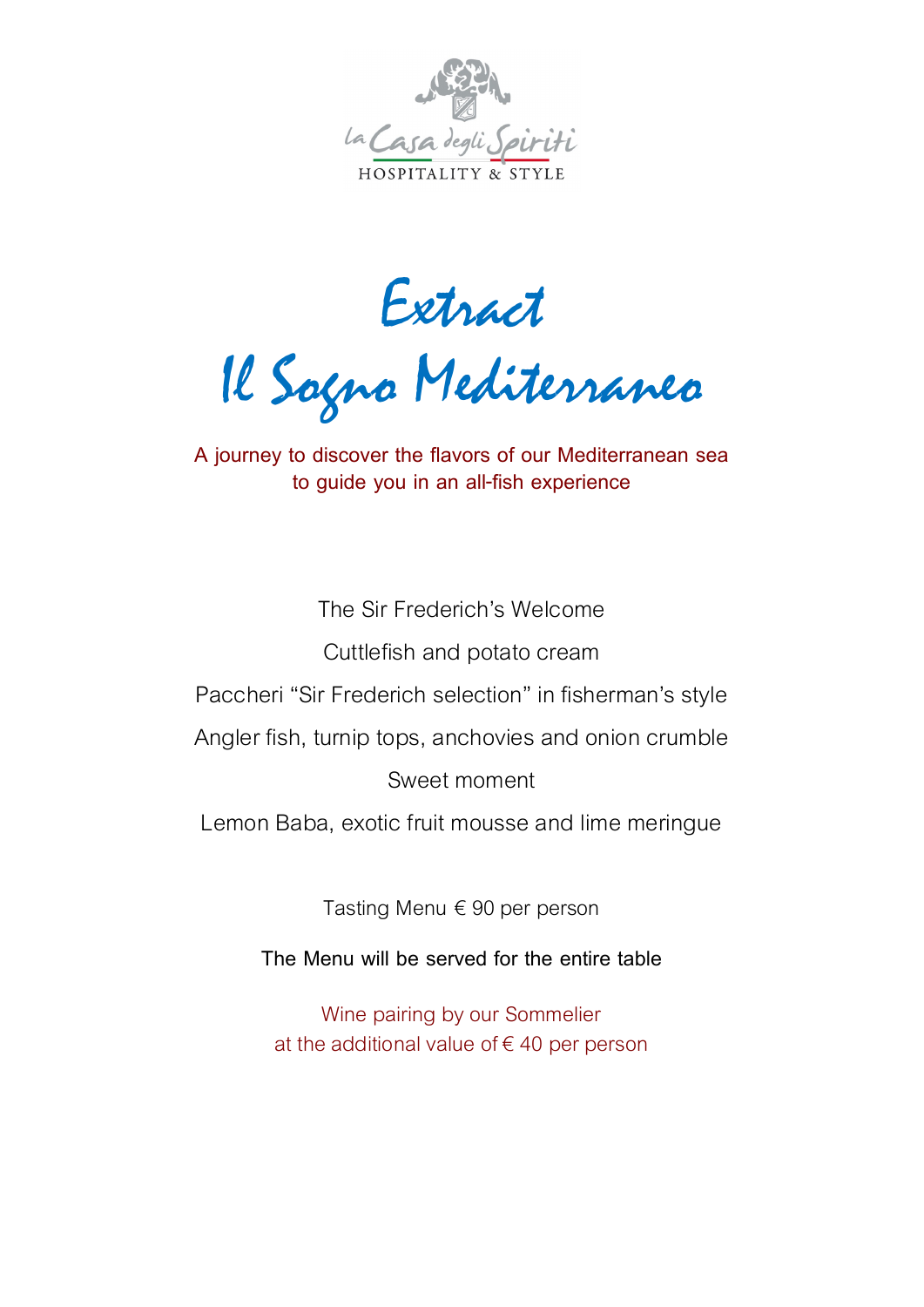

Il Sogno Mediterraneo

**A journey to discover the flavors of our Mediterranean sea to guide you in an all-fish experience**

The Sir Frederich's Welcome Cuttlefish and potato cream Scallops, saffron, bacon chips and amaranth Riso Carnaroli, beetrooth, scampi and yogurt sauce Paccheri "Sir Frederich selection" in fisherman's style Angler fish, turnip tops, anchovies and onion crumble Local cheese selection Sweet moment

Blancmange, cherries, basil ice cream and almond granita

Tasting Menu €140 per person

**The Menu will be served for the entire table** 

Wine pairing by our Sommelier at the additional value of  $\epsilon$  80 per person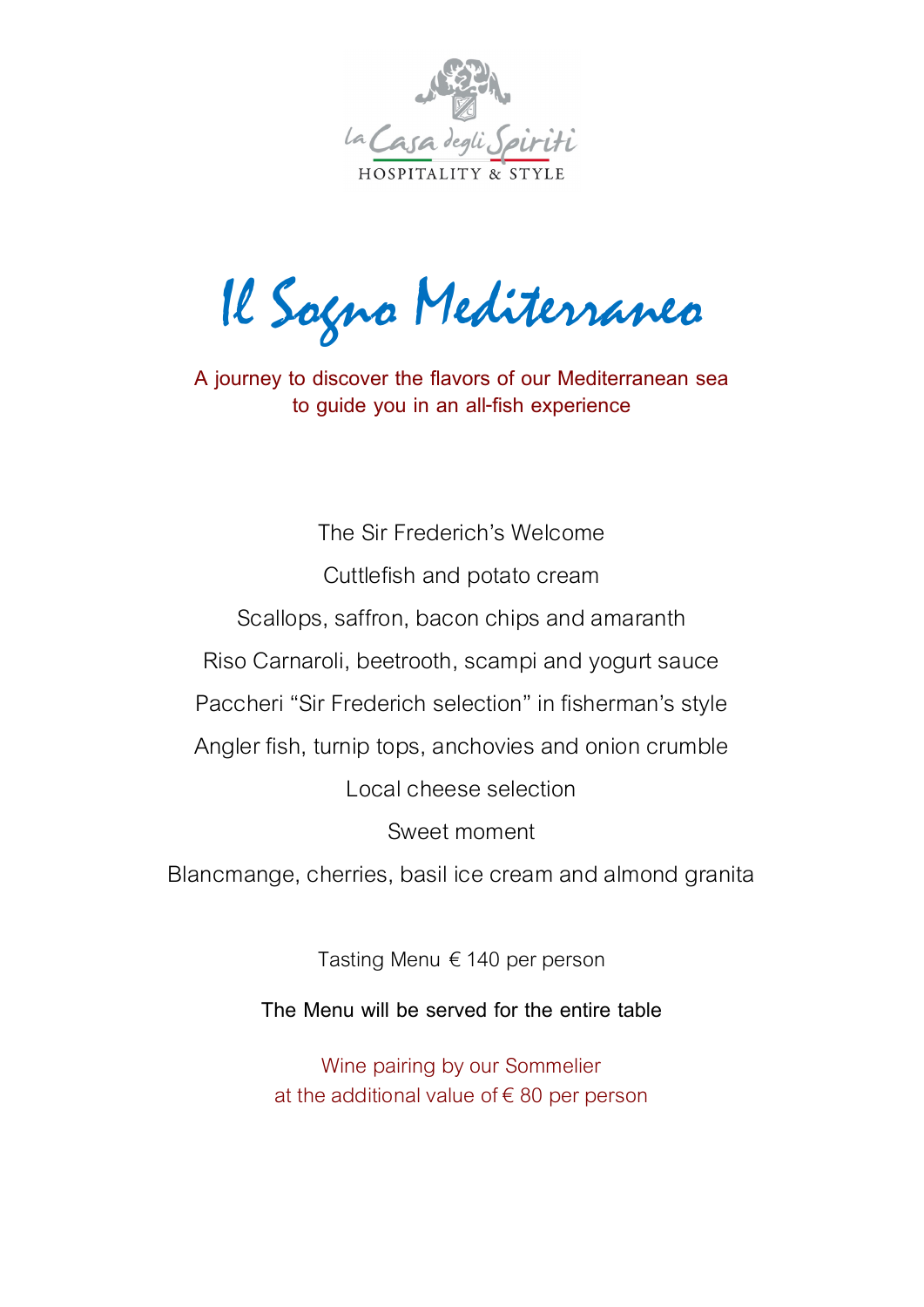

The Raw Fish

### *Sea food Sensation*

Amberjack Carpaccio with salmoriglio Tuna Tataki with pistachios and saba Salmon Tartare with sesame and yogurt sauce Oyster with confit shallot and apple cider vinegar Sicilian red Prawn Adriatic Scampo with apple in coriander aroma *€ 65*

## *A refined tasting of Oyster:*

| <i>Fine de Claires</i><br>with a full and oceanic taste               |  | $\epsilon$ 4 each |  |
|-----------------------------------------------------------------------|--|-------------------|--|
| Tsarskaya<br>the Russian Tsars passion                                |  | $\epsilon$ 6 each |  |
| Gillardeau<br>Salinity and sweetness perfection $\ldots$ $\in$ 8 each |  |                   |  |
| Crustaceans tasting:                                                  |  |                   |  |
| Sicilian red Prawns                                                   |  | $\epsilon$ 6 each |  |

| <i>Sicilian reg Prawns</i> | e o <i>eacn</i>   |
|----------------------------|-------------------|
| Adriatic Scampi            | $\epsilon$ 8 each |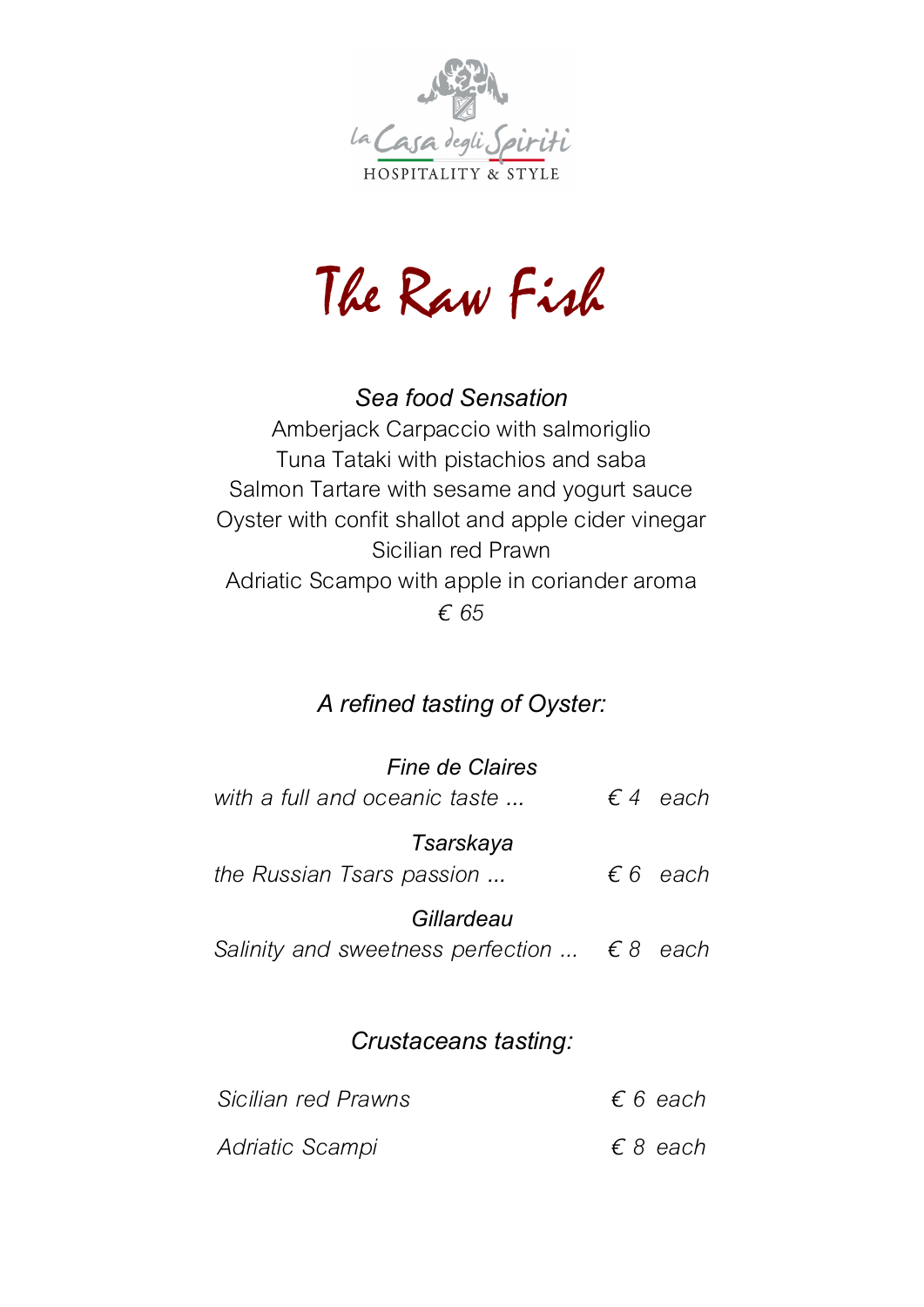

The Aperitif in the Garden

**A "Cuddle" served in the garden to enjoy of a wonderful lago di Garda panorama**

*Three signature canapè in finger food style to enjoy a romantic sunset in our private garden* €24 per person *(drinks not included)*

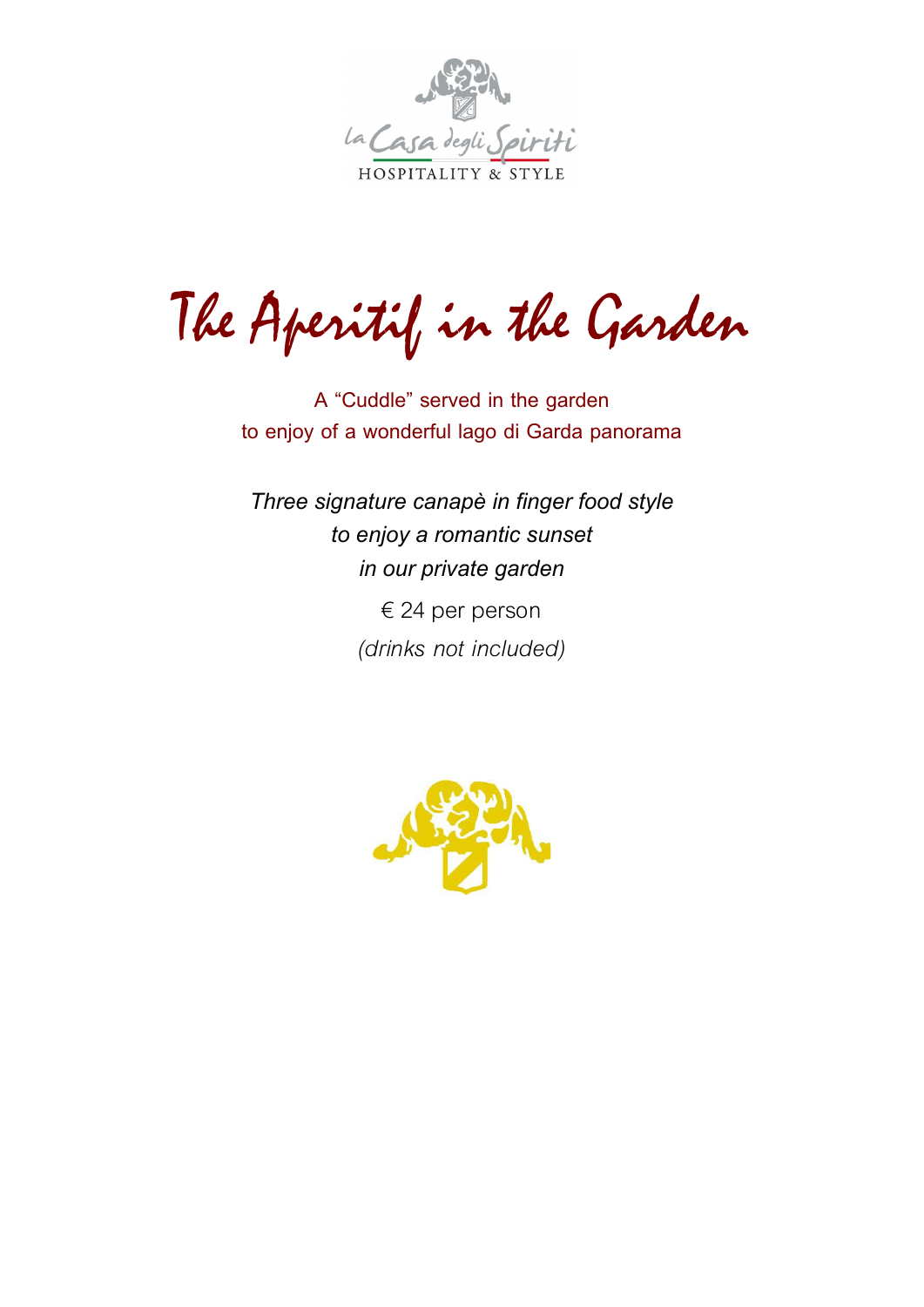

Antipasti *€ <sup>30</sup>*

*Scallops, saffron, bacon chips and amaranth*

*Red Prawns, buffalo's sracciatella and apple in coriander aroma*

*Eel, teriyaki, smoked potatoes and polenta chips in lime aroma*

*White asparagus, Parmesan Zabaglione, veal sauce and hazelnut*

*Horse tartare, curry mayonnaise and Monte Stravecchio* 

Primi Piatti *€ <sup>30</sup>*

*Paccheri "Sir Frederich selection" in fisherman's style*

*Riso Carnaroli, beetrooth, scampi and yogurt sauce (min. 2 pers)*

*Spider crab Raviolo, sauce and vegetables crudité*

*White Tagliatella, green peas cream, tuna fish tartare and almonds*

*Potato Gnocchi with Monte Veronese fondue and black truffle*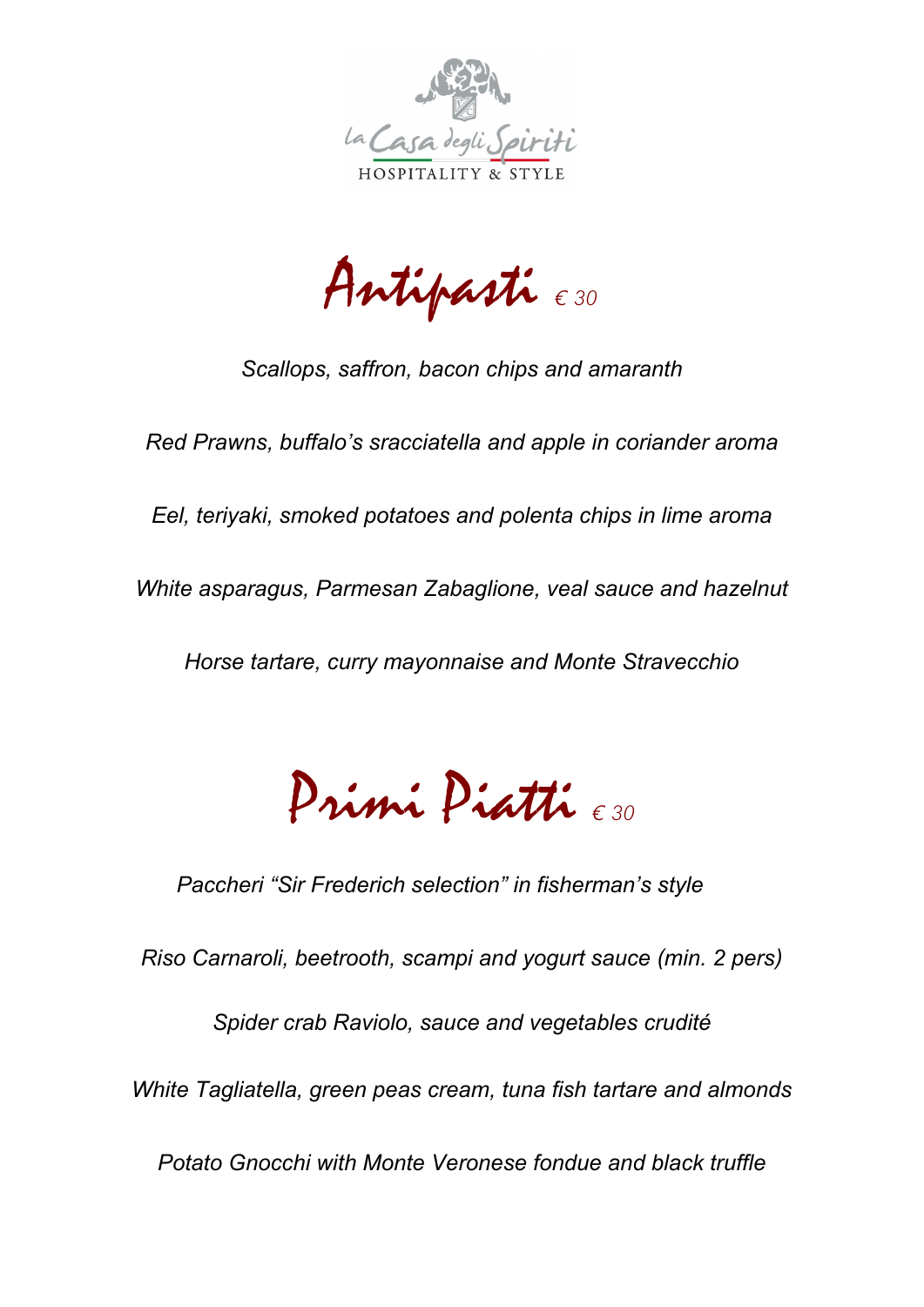

Secondi Piatti *€ <sup>40</sup>*

*Roasted cuttlefish, potatoes with goat cheese and ink sauce* 

*Angler fish, turnip tops, anchovies and onion crumble*

*Striped mullets, broad beans, Pecorino cheese, bacon and tarragon*

*Sirloin of lamb in a parsley crust and roasted aubergine*

*Beef Fracosta, potato cream and Pioppini mushrooms in Passito aroma* 



*Puff pastry with Chantilly cream, raspberries and gianduia ice cream*

*Lemon Baba, exotic fruit mousse and lime meringue*

*Blancmange, cherries, basil ice cream and almond granita*

*Chocolate Emotion's 2022 Pastry with cocoa and hazelnut, Namelaka with dark gianduia, Milk sponge, Dark chocolate sorbet and candied Kumquat* 

*Apple Tarte Tatin, Calvados cream and goat's milk ice cream*